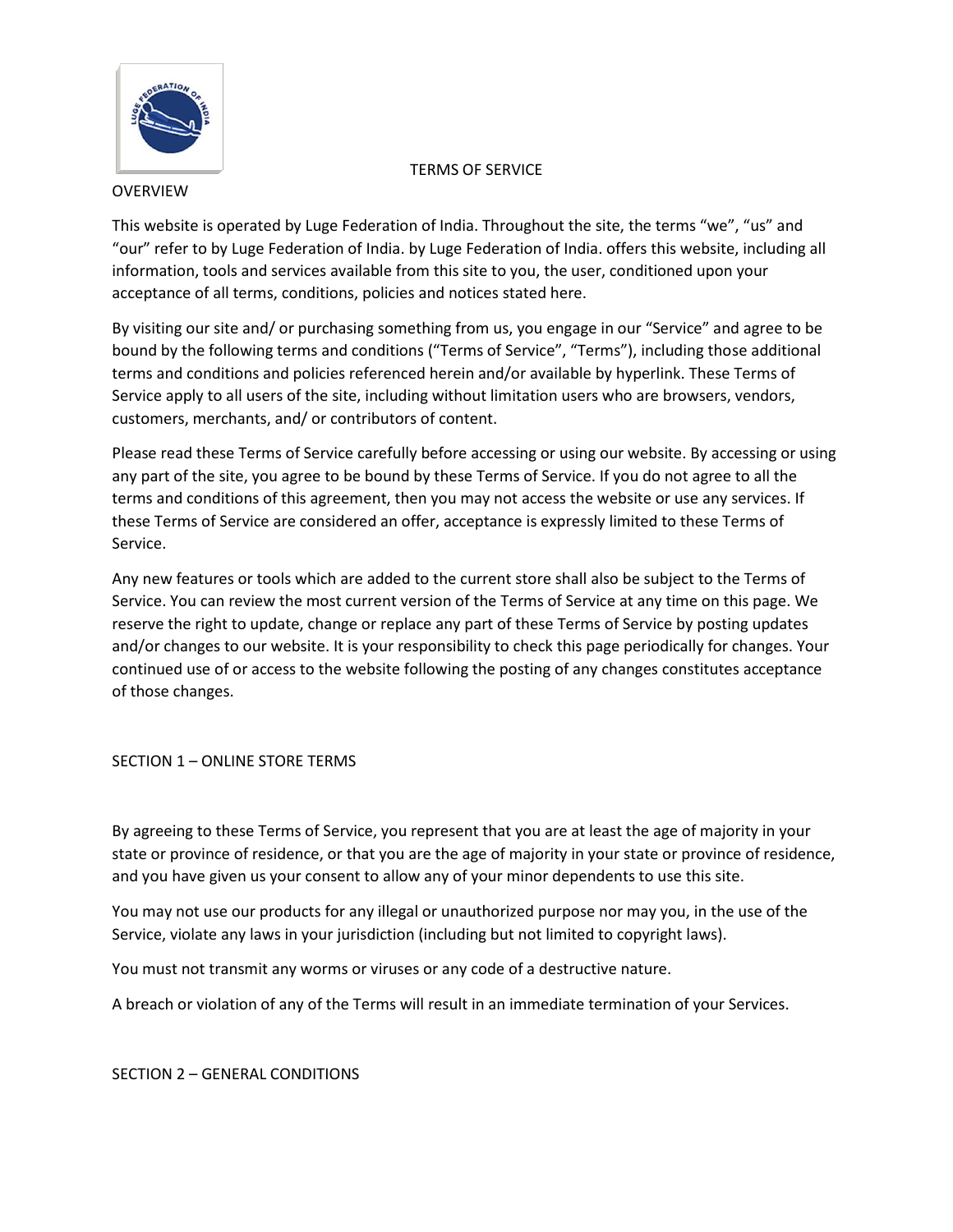

We reserve the right to refuse service to anyone for any reason at any time.

You understand that your content (not including credit card information), may be transferred unencrypted and involve (a) transmissions over various networks; and (b) changes to conform and adapt to technical requirements of connecting networks or devices. Credit card information is always encrypted during transfer over networks.

You agree not to reproduce, duplicate, copy, sell, resell, or exploit any portion of the Service, use of the Service, or access to the Service or any contact on the website through which the service is provided, without express written permission by us.

The headings used in this agreement are included for convenience only and will not limit or otherwise affect these Terms.

# SECTION 3 – ACCURACY, COMPLETENESS AND TIMELINESS OF INFORMATION

We are not responsible if information made available on this site is not accurate, complete, or current. The material on this site is provided for general information only and should not be relied upon or used as the sole basis for making decisions without consulting primary, more accurate, more complete, or more timely sources of information. Any reliance on the material on this site is at your own risk.

This site may contain certain historical information. Historical information, necessarily, is not current and is provided for your reference only. We reserve the right to modify the contents of this site at any time, but we have no obligation to update any information on our site. You agree that it is your responsibility to monitor changes to our site.

# SECTION 4 – MODIFICATIONS TO THE SERVICE AND PRICES

Prices for our products are subject to change without notice.

We reserve the right at any time to modify or discontinue the Service (or any part or content thereof) without notice at any time.

We shall not be liable to you or to any third-party for any modification, price change, suspension, or discontinuance of the Service.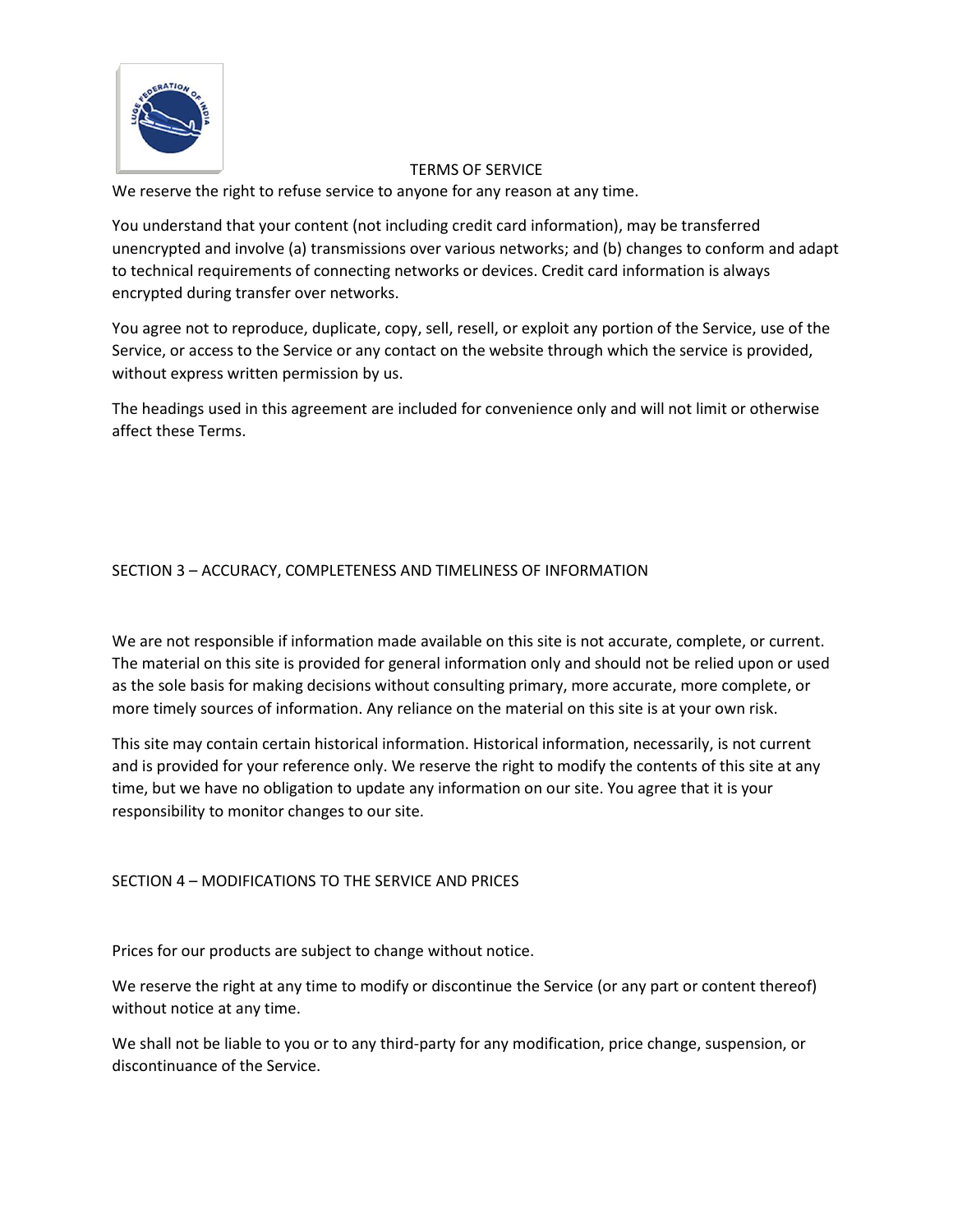

SECTION 5 – PRODUCTS OR SERVICES

Certain products or services may be available exclusively online through the website. These products or services may have limited quantities and are subject to return or exchange only according to our Return Policy.

We have made every effort to display as accurately as possible the colours and images of our products that appear at the store. We cannot guarantee that your computer monitor's display of any colour will be accurate.

We reserve the right, but are not obligated, to limit the sales of our products or Services to any person, geographic region, or jurisdiction. We may exercise this right on a case-by-case basis. We reserve the right to limit the quantities of any products or services that we offer. All descriptions of products or product pricing are subject to change at any time without notice, at the sole discretion of us. We reserve the right to discontinue any product at any time. Any offer for any product or service made on this site is void where prohibited.

We do not warrant that the quality of any products, services, information, or other material purchased or obtained by you will meet your expectations, or that any errors in the Service will be corrected.

# SECTION 6 – ACCURACY OF BILLING AND ACCOUNT INFORMATION

We reserve the right to refuse any order you place with us. We may, in our sole discretion, limit or cancel quantities purchased per person, per household or per order. These restrictions may include orders placed by or under the same customer account, the same credit card, and/or orders that use the same billing and/or shipping address. In the event that we make a change to or cancel an order, we may attempt to notify you by contacting the e-mail and/or billing address/phone number provided at the time the order was made. We reserve the right to limit or prohibit orders that, in our sole judgment, appear to be placed by dealers, resellers or distributors.

You agree to provide current, complete, and accurate purchase and account information for all purchases made at our store. You agree to promptly update your account and other information, including your email address and credit card numbers and expiration dates, so that we can complete your transactions and contact you as needed.

For more detail, please review our Returns Policy.

SECTION 7 – OPTIONAL TOOLS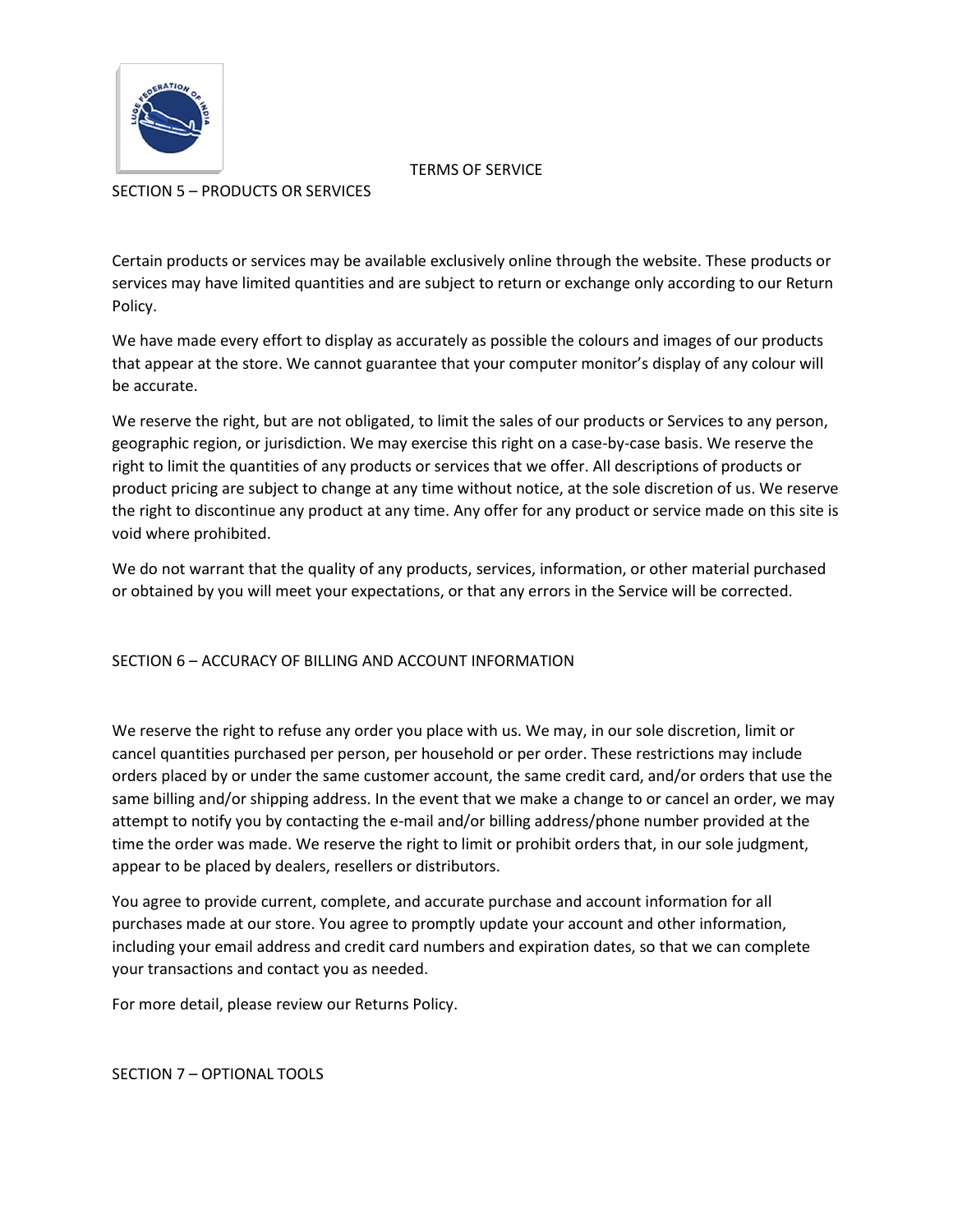

We may provide you with access to third-party tools over which we neither monitor nor have any control nor input.

You acknowledge and agree that we provide access to such tools "as is" and "as available" without any warranties, representations or conditions of any kind and without any endorsement. We shall have no liability whatsoever arising from or relating to your use of optional third-party tools.

Any use by you of optional tools offered through the site is entirely at your own risk and discretion and you should ensure that you are familiar with and approve of the terms on which tools are provided by the relevant third-party provider(s).

We may also, in the future, offer new services and/or features through the website (including, the release of new tools and resources). Such new features and/or services shall also be subject to these Terms of Service.

# SECTION 8 – THIRD-PARTY LINKS

Certain content, products and services available via our Service may include materials from third parties.

Third-party links on this site may direct you to third-party websites that are not affiliated with us. We are not responsible for examining or evaluating the content or accuracy and we do not warrant and will not have any liability or responsibility for any third-party materials or websites, or for any other materials, products, or services of third parties.

We are not liable for any harm or damages related to the purchase or use of goods, services, resources, content, or any other transactions made in connection with any third-party websites. Please review carefully the third-party's policies and practices and make sure you understand them before you engage in any transaction. Complaints, claims, concerns, or questions regarding third-party products should be directed to the third-party.

# SECTION 9 – USER COMMENTS, FEEDBACK AND OTHER SUBMISSIONS

If, at our request, you send certain specific submissions (for example contest entries) or without a request from us you send creative ideas, suggestions, proposals, plans, or other materials, whether online, by email, by postal mail, or otherwise (collectively, 'comments'), you agree that we may, at any time, without restriction, edit, copy, publish, distribute, translate and otherwise use in any medium any comments that you forward to us. We are and shall be under no obligation (1) to maintain any comments in confidence; (2) to pay compensation for any comments; or (3) to respond to any comments.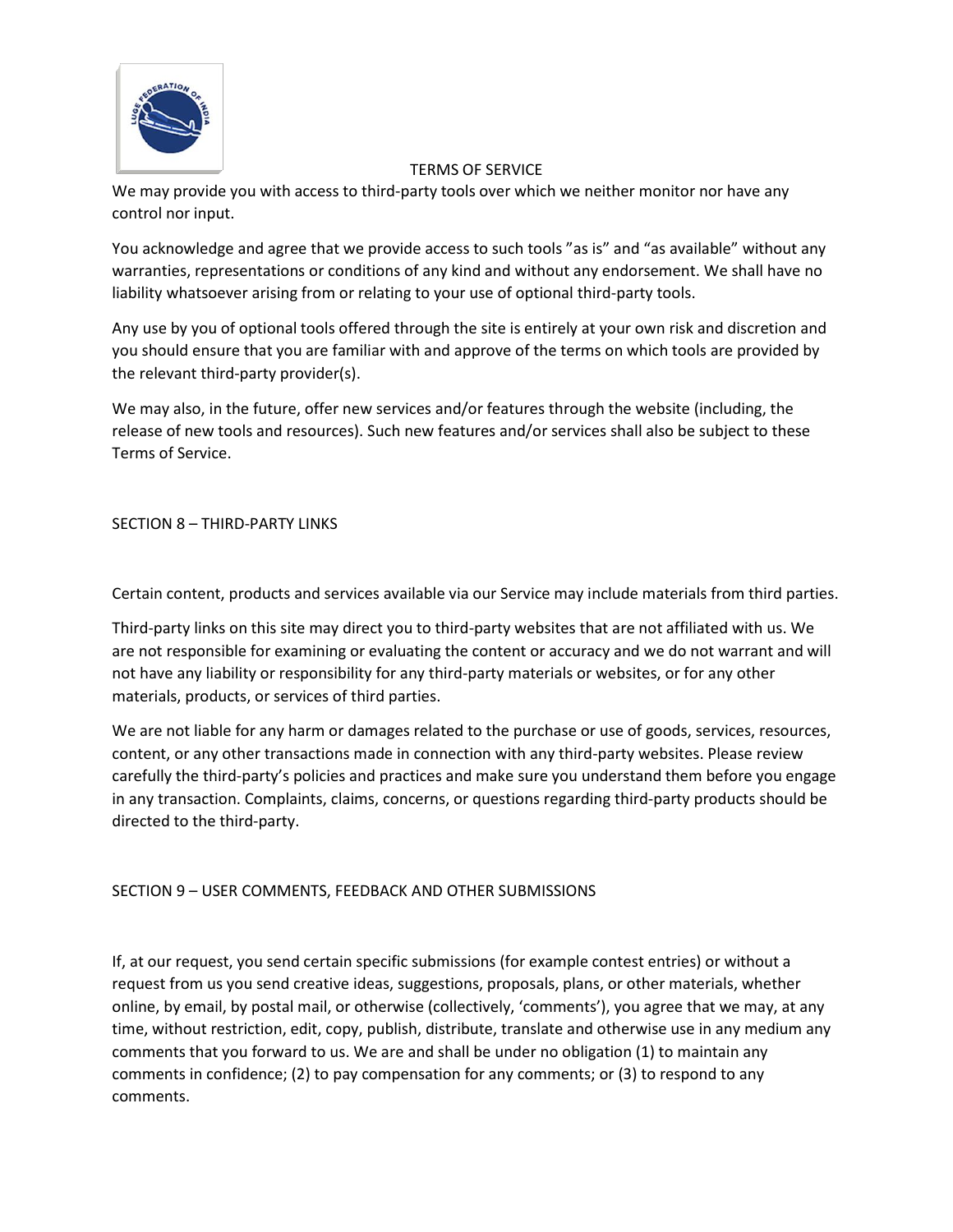

We may, but have no obligation to, monitor, edit or remove content that we determine in our sole discretion are unlawful, offensive, threatening, libelous, defamatory, pornographic, obscene, or otherwise objectionable or violates any party's intellectual property or these Terms of Service.

You agree that your comments will not violate any right of any third-party, including copyright, trademark, privacy, personality or other personal or proprietary right. You further agree that your comments will not contain libelous or otherwise unlawful, abusive, or obscene material, or contain any computer virus or other malware that could in any way affect the operation of the Service or any related website. You may not use a false e-mail address, pretend to be someone other than yourself, or otherwise mislead us or third parties as to the origin of any comments. You are solely responsible for any comments you make and their accuracy. We take no responsibility and assume no liability for any comments posted by you or any third-party.

SECTION 10 – PERSONAL INFORMATION

Your submission of personal information through the store is governed by our Privacy Policy.

# SECTION 11 – ERRORS, INACCURACIES AND OMISSIONS

Occasionally there may be information on our site or in the Service that contains typographical errors, inaccuracies or omissions that may relate to product descriptions, pricing, promotions, offers, product shipping charges, transit times and availability. We reserve the right to correct any errors, inaccuracies or omissions, and to change or update information or cancel orders if any information in the Service or on any related website is inaccurate at any time without prior notice (including after you have submitted your order).

We undertake no obligation to update, amend or clarify information in the Service or on any related website, including without limitation, pricing information, except as required by law. No specified update or refresh date applied in the Service or on any related website, should be taken to indicate that all information in the Service or on any related website has been modified or updated.

#### SECTION 12 – PROHIBITED USES

In addition to other prohibitions as set forth in the Terms of Service, you are prohibited from using the site or its content: (a) for any unlawful purpose; (b) to solicit others to perform or participate in any unlawful acts; (c) to violate any international, federal, provincial or state regulations, rules, laws, or local ordinances; (d) to infringe upon or violate our intellectual property rights or the intellectual property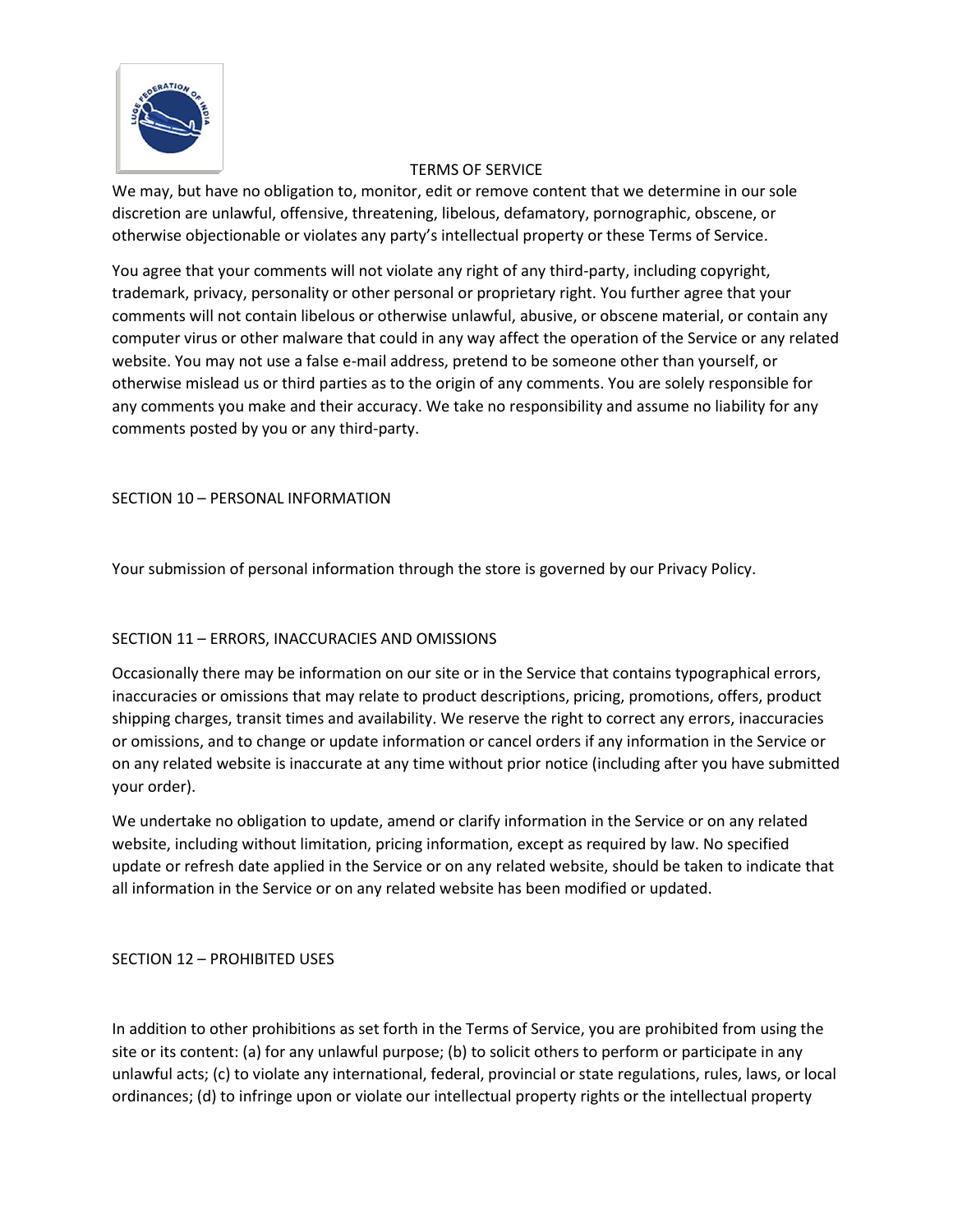

rights of others; (e) to harass, abuse, insult, harm, defame, slander, disparage, intimidate, or discriminate based on gender, sexual orientation, religion, ethnicity, race, age, national origin, or disability; (f) to submit false or misleading information; (g) to upload or transmit viruses or any other type of malicious code that will or may be used in any way that will affect the functionality or operation of the Service or of any related website, other websites, or the Internet; (h) to collect or track the personal information of others; (i) to spam, phish, pharm, pretext, spider, crawl, or scrape; (j) for any obscene or immoral purpose; or (k) to interfere with or circumvent the security features of the Service or any related website, other websites, or the Internet. We reserve the right to terminate your use of the Service or any related website for violating any of the prohibited uses.

SECTION 13 – DISCLAIMER OF WARRANTIES; LIMITATION OF LIABILITY

We do not guarantee, represent, or warrant that your use of our service will be uninterrupted, timely, secure or error-free.

We do not warrant that the results that may be obtained from the use of the service will be accurate or reliable.

You agree that from time to time we may remove the service for indefinite periods of time or cancel the service at any time, without notice to you.

You expressly agree that your use of, or inability to use, the service is at your sole risk. The service and all products and services delivered to you through the service are (except as expressly stated by us) provided 'as is' and 'as available' for your use, without any representation, warranties or conditions of any kind, either express or implied, including all implied warranties or conditions of merchantability, merchantable quality, fitness for a particular purpose, durability, title, and non-infringement.

In no case shall by Luge Federation of India., our directors, officers, employees, affiliates, agents, contractors, interns, suppliers, service providers or licensors be liable for any injury, loss, claim, or any direct, indirect, incidental, punitive, special, or consequential damages of any kind, including, without limitation lost profits, lost revenue, lost savings, loss of data, replacement costs, or any similar damages, whether based in contract, tort (including negligence), strict liability or otherwise, arising from your use of any of the service or any products procured using the service, or for any other claim related in any way to your use of the service or any product, including, but not limited to, any errors or omissions in any content, or any loss or damage of any kind incurred as a result of the use of the service or any content (or product) posted, transmitted, or otherwise made available via the service, even if advised of their possibility. Because some states or jurisdictions do not allow the exclusion or the limitation of liability for consequential or incidental damages, in such states or jurisdictions, our liability shall be limited to the maximum extent permitted by law.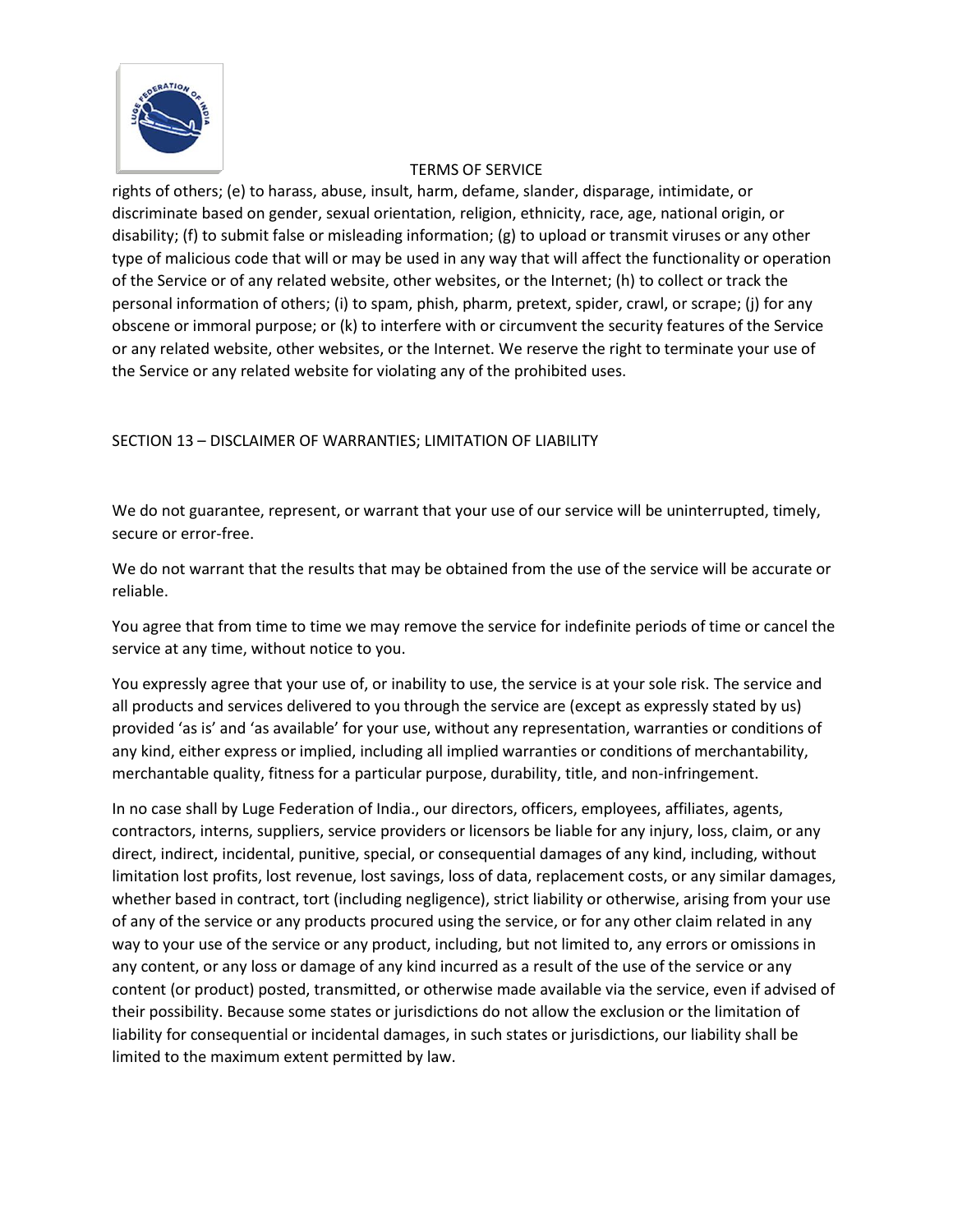

SECTION 14 – INDEMNIFICATION

You agree to indemnify, defend, and hold harmless by Luge Federation of India. and our parent, subsidiaries, affiliates, partners, officers, directors, agents, contractors, licensors, service providers, subcontractors, suppliers, interns and employees, harmless from any claim or demand, including reasonable attorneys' fees, made by any third-party due to or arising out of your breach of these Terms of Service or the documents they incorporate by reference, or your violation of any law or the rights of a third-party.

SECTION 15 – SEVERABILITY

In the event that any provision of these Terms of Service is determined to be unlawful, void or unenforceable, such provision shall nonetheless be enforceable to the fullest extent permitted by applicable law, and the unenforceable portion shall be deemed to be severed from these Terms of Service, such determination shall not affect the validity and enforceability of any other remaining provisions.

SECTION 16 – TERMINATION

The obligations and liabilities of the parties incurred prior to the termination date shall survive the termination of this agreement for all purposes.

These Terms of Service are effective unless and until terminated by either you or us. You may terminate these Terms of Service at any time by notifying us that you no longer wish to use our Services, or when you cease using our site.

If in our sole judgment you fail, or we suspect that you have failed, to comply with any term or provision of these Terms of Service, we also may terminate this agreement at any time without notice and you will remain liable for all amounts due up to and including the date of termination; and/or accordingly may deny you access to our Services (or any part thereof).

SECTION 17 – ENTIRE AGREEMENT

The failure of us to exercise or enforce any right or provision of these Terms of Service shall not constitute a waiver of such right or provision.